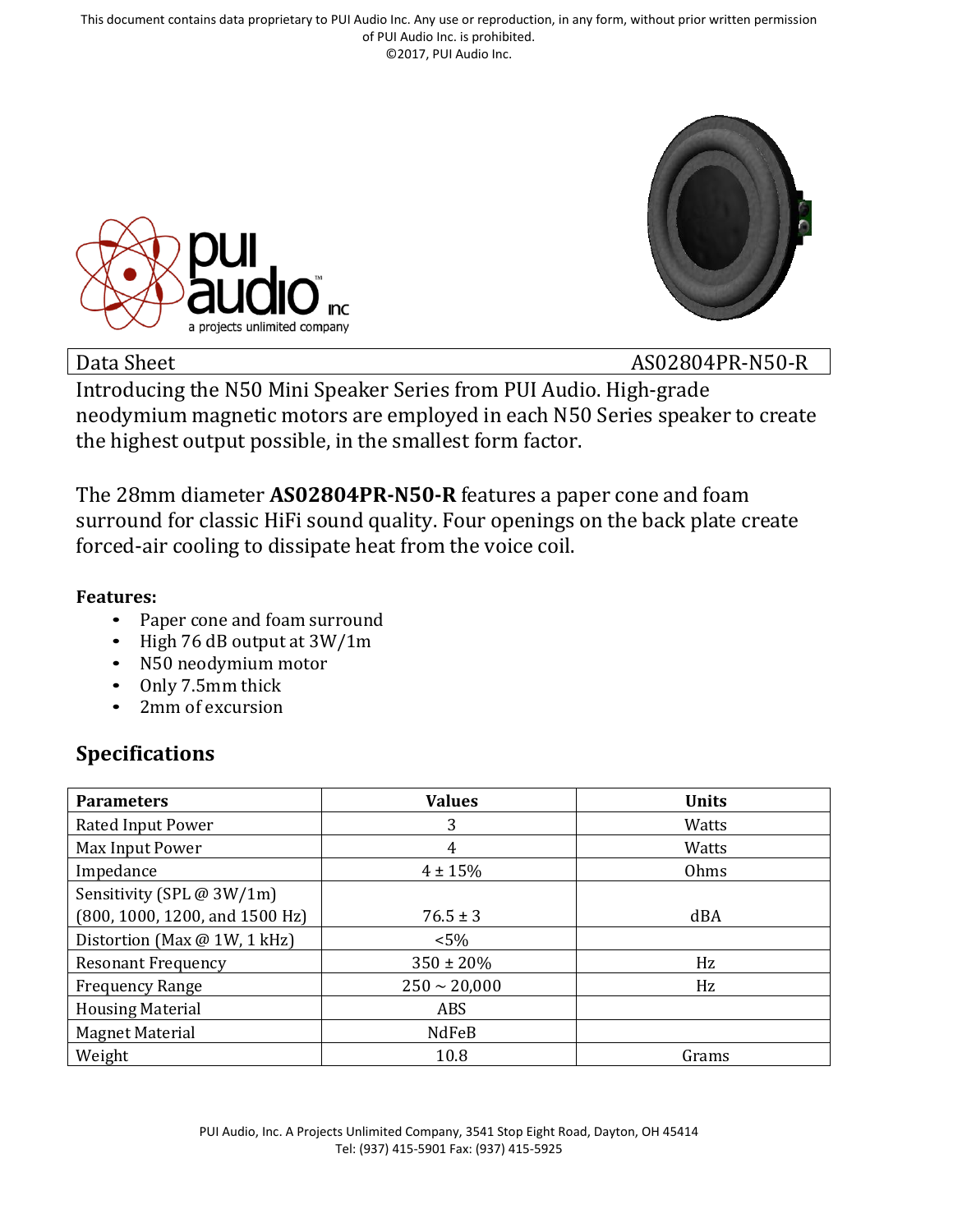## **Specifications (continued)**

| Buzz, Rattle, etc.           | Should not be audible with<br>3.46Vpk sine wave from 280 Hz<br>to 10 kHz                         |                 |
|------------------------------|--------------------------------------------------------------------------------------------------|-----------------|
| Polarity                     | When positive voltage is applied<br>to the positive terminal, the<br>diaphragm will move outward |                 |
| <b>Operating Temperature</b> | $-20 \sim +60$                                                                                   | $\rm ^{\circ}C$ |
| <b>Storage Temperature</b>   | $-30 \sim +70$                                                                                   | $\rm ^{\circ}C$ |

## **Measurement Method**



Test Baffle (speaker mounted in circle)



PUI Audio, Inc. A Projects Unlimited Company, 3541 Stop Eight Road, Dayton, OH 45414 Tel: (937) 415-5901 Fax: (937) 415-5925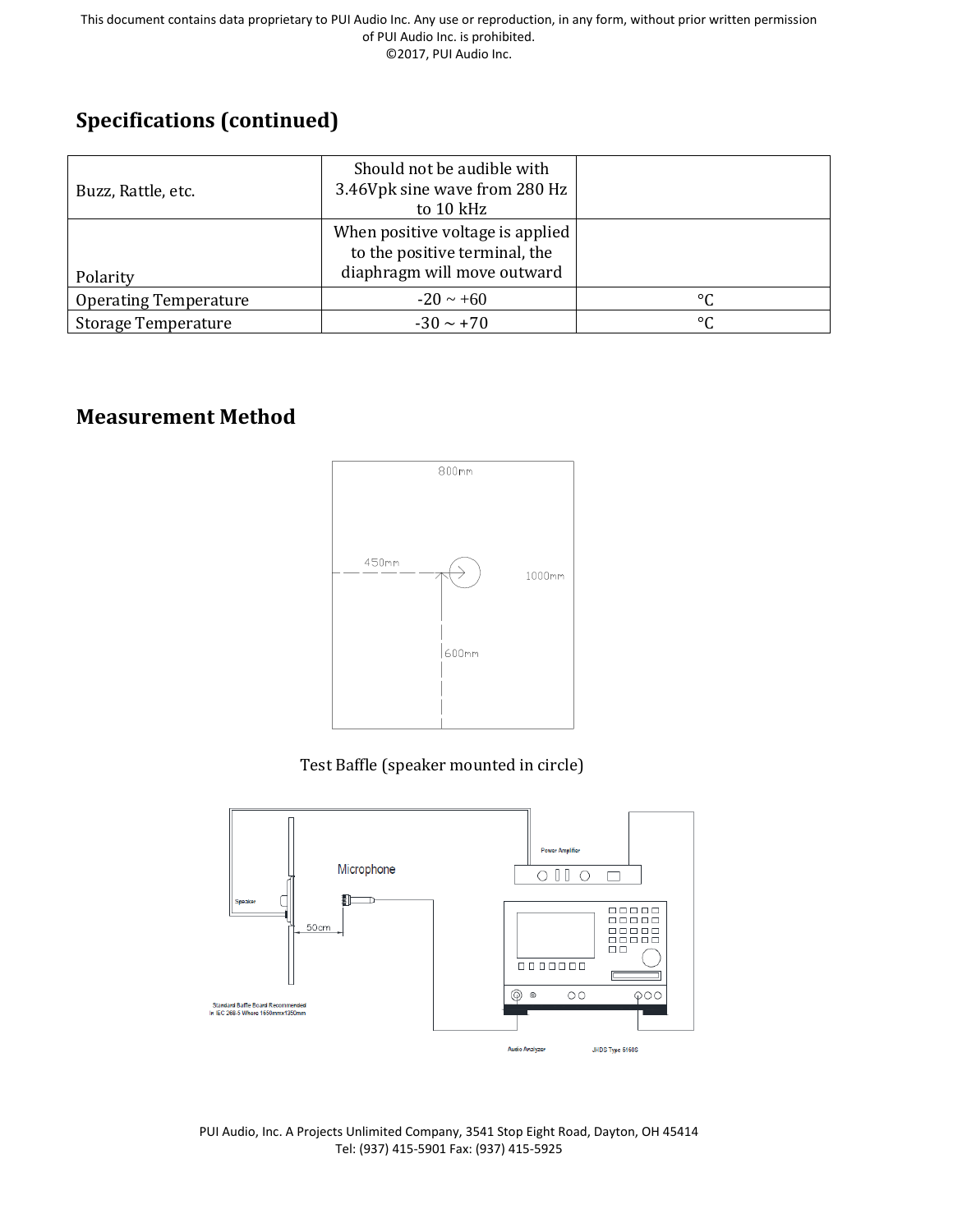

# **Frequency Response (measured at 1m with 3W of input power)**

## **Reliability Testing**

| <b>Type of Test</b>              | <b>Test Specifications</b>                                                                                             |  |
|----------------------------------|------------------------------------------------------------------------------------------------------------------------|--|
|                                  | 96 hours at +85 $\textdegree$ C ± 3 $\textdegree$ C followed by six hours in                                           |  |
| <b>High Temperature Test</b>     | normal room temperature                                                                                                |  |
|                                  | 96 hours at -40 $\textdegree$ C ± 3 $\textdegree$ C followed by six hours in                                           |  |
| Low Temperature Test             | normal room temperature                                                                                                |  |
|                                  | 96 hours at +40 $\degree$ C ± 3 $\degree$ C with relative humidity at<br>92% to 95% followed by 3 hours in normal room |  |
| <b>Humidity Test</b>             | temperature                                                                                                            |  |
| <b>Temperature Cycle Testing</b> | The part shall be subjected to 20 cycles using the                                                                     |  |
|                                  | following procedure:                                                                                                   |  |
|                                  | $+25'$<br>$-40°$<br>18mln<br>18mln<br>1mln<br>.8mln.<br>56mln                                                          |  |
| <b>Vibration Test</b>            | 10 to 55 to 10 Hz cycles, 15 minutes per cycle.                                                                        |  |
|                                  | 2 hours in each axis X, Y, and Z.                                                                                      |  |
| Drop Test                        | Drop the speakers onto a 40mm thick board 10                                                                           |  |
|                                  | times from a height of 75cm.                                                                                           |  |
| <b>Load Test</b>                 | Pink noise is applied at the speakers rated power                                                                      |  |
|                                  | for 96 hours at room temperature                                                                                       |  |

**After each test, the speaker's SPL shall be ±3 dB of the original SPL**

PUI Audio, Inc. A Projects Unlimited Company, 3541 Stop Eight Road, Dayton, OH 45414 Tel: (937) 415-5901 Fax: (937) 415-5925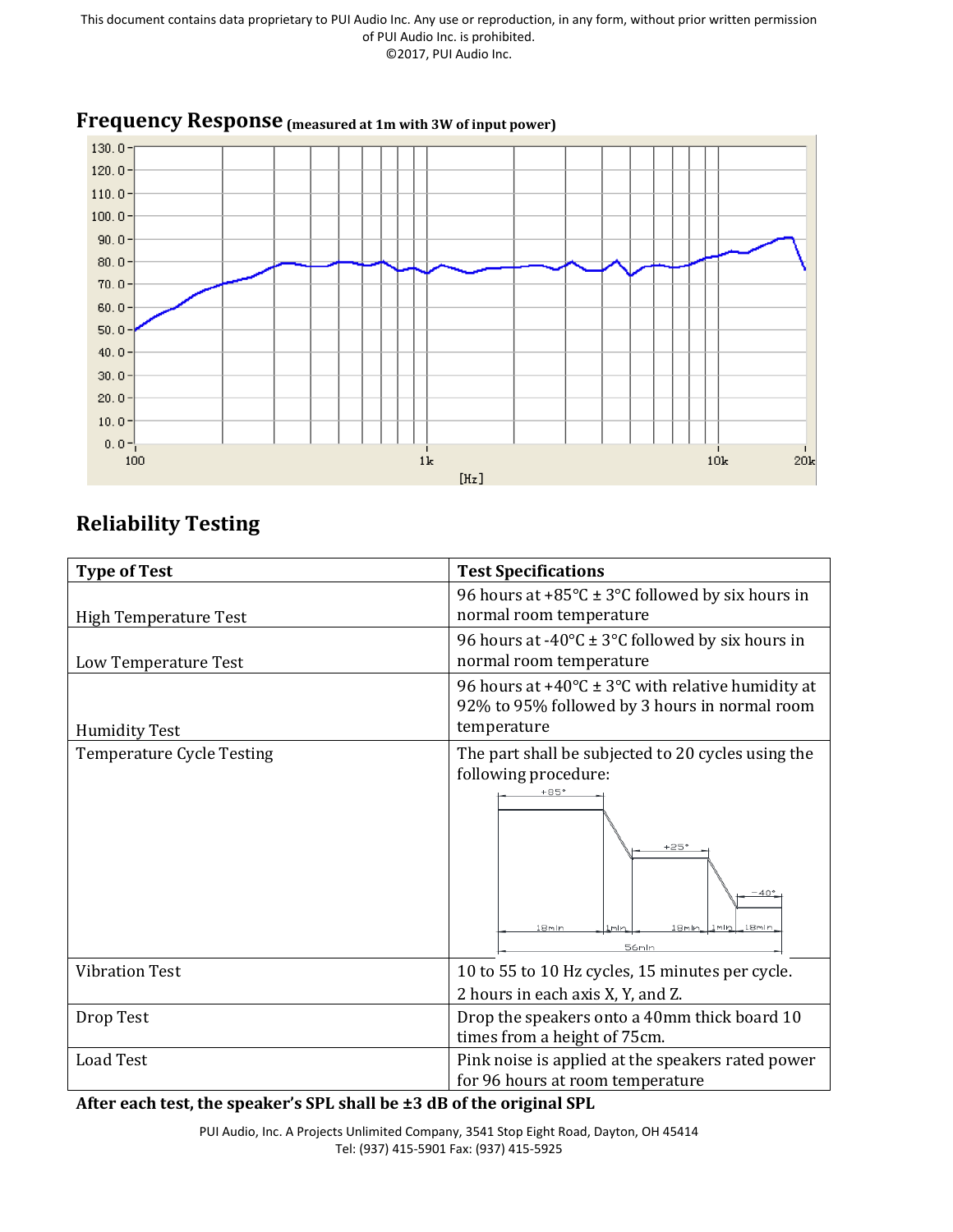This document contains data proprietary to PUI Audio Inc. Any use or reproduction, in any form, without prior written permission of PUI Audio Inc. is prohibited. ©2017, PUI Audio Inc.

## **Dimensions**





**Packaging**